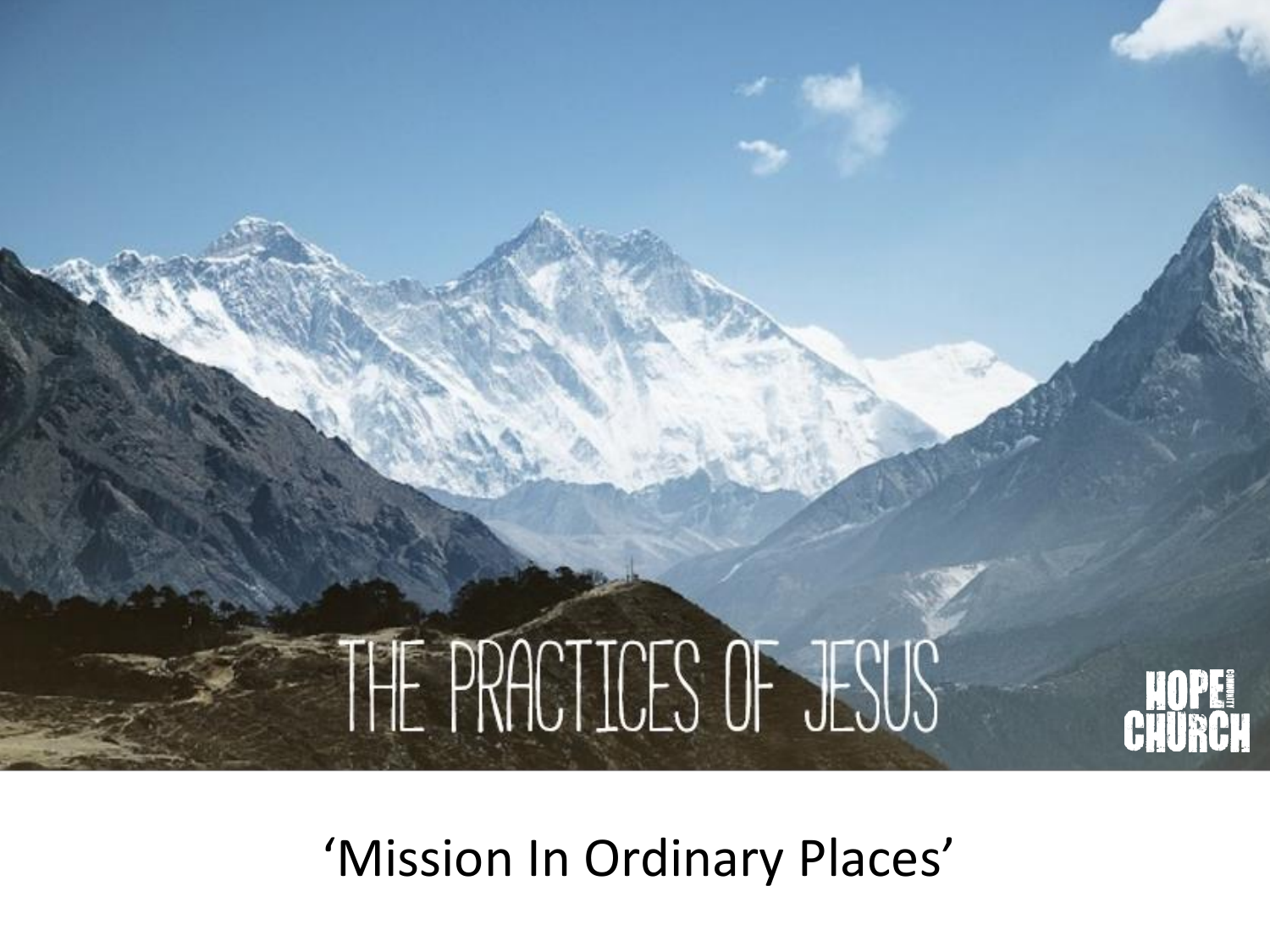### Which of these are mission ??











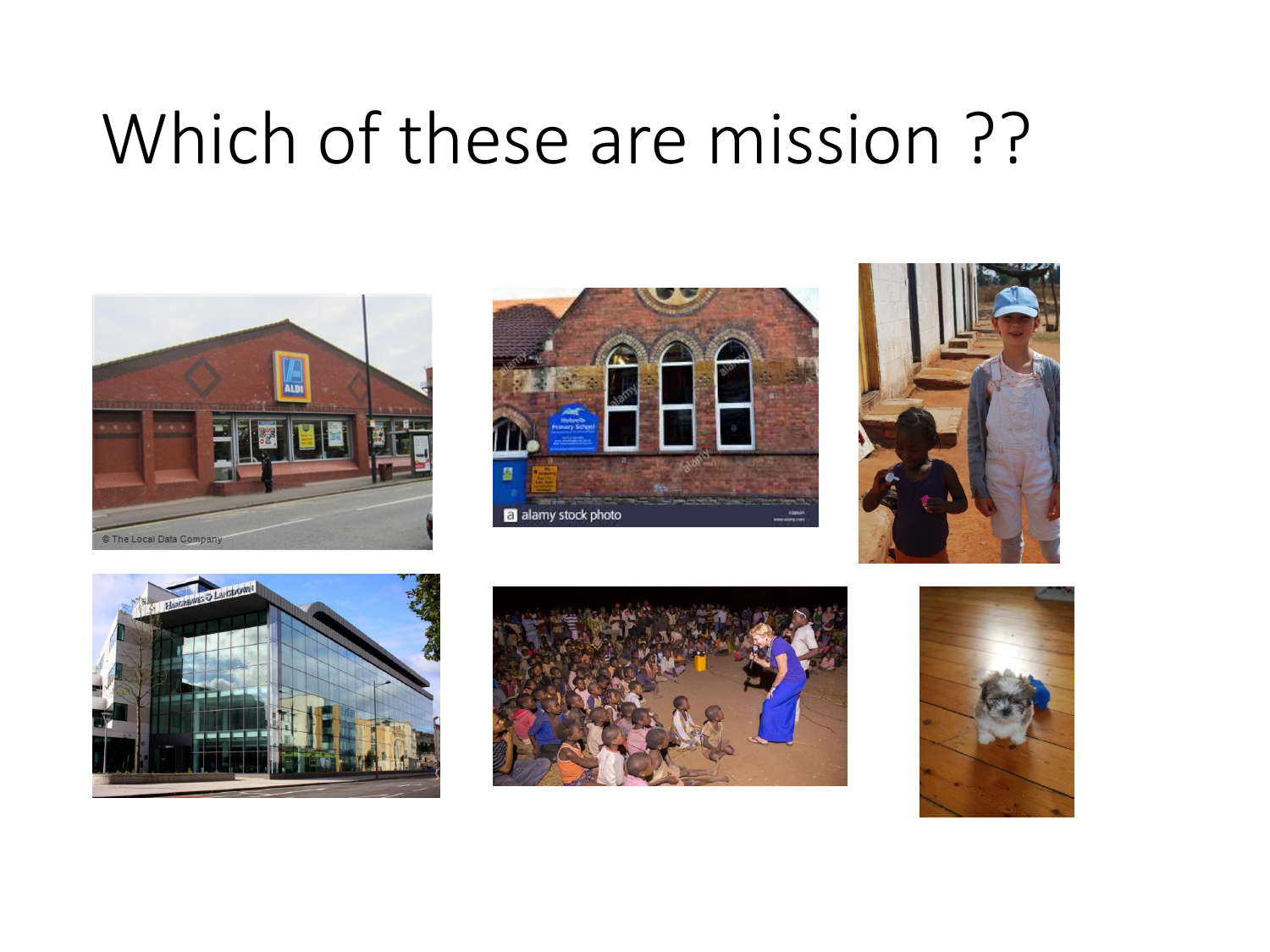#### JESUS ON MISSION IN ORDINARY PLACES

- 4 Jesus<sup>[\[a\]](https://www.biblegateway.com/passage/?search=John+4&version=NLT#fen-NLT-26124a)</sup> knew the Pharisees had heard that he was baptizing and making more disciples than John **2** (though Jesus himself didn't baptize them—his disciples did). **<sup>3</sup>** So he left Judea and returned to Galilee.
- **<sup>4</sup>**He had to go through Samaria on the way. **<sup>5</sup> Eventually** he came to the Samaritan village of Sychar, near the field that Jacob gave to his son Joseph. **<sup>6</sup>** Jacob's well was there; and Jesus, **tired** from the long walk, sat **wearily** beside the well about noontime. **<sup>7</sup>** Soon a Samaritan woman came to draw water, and Jesus said to her, "Please give me a drink." **<sup>8</sup>**He was alone at the time because his disciples had gone into the village to buy some food.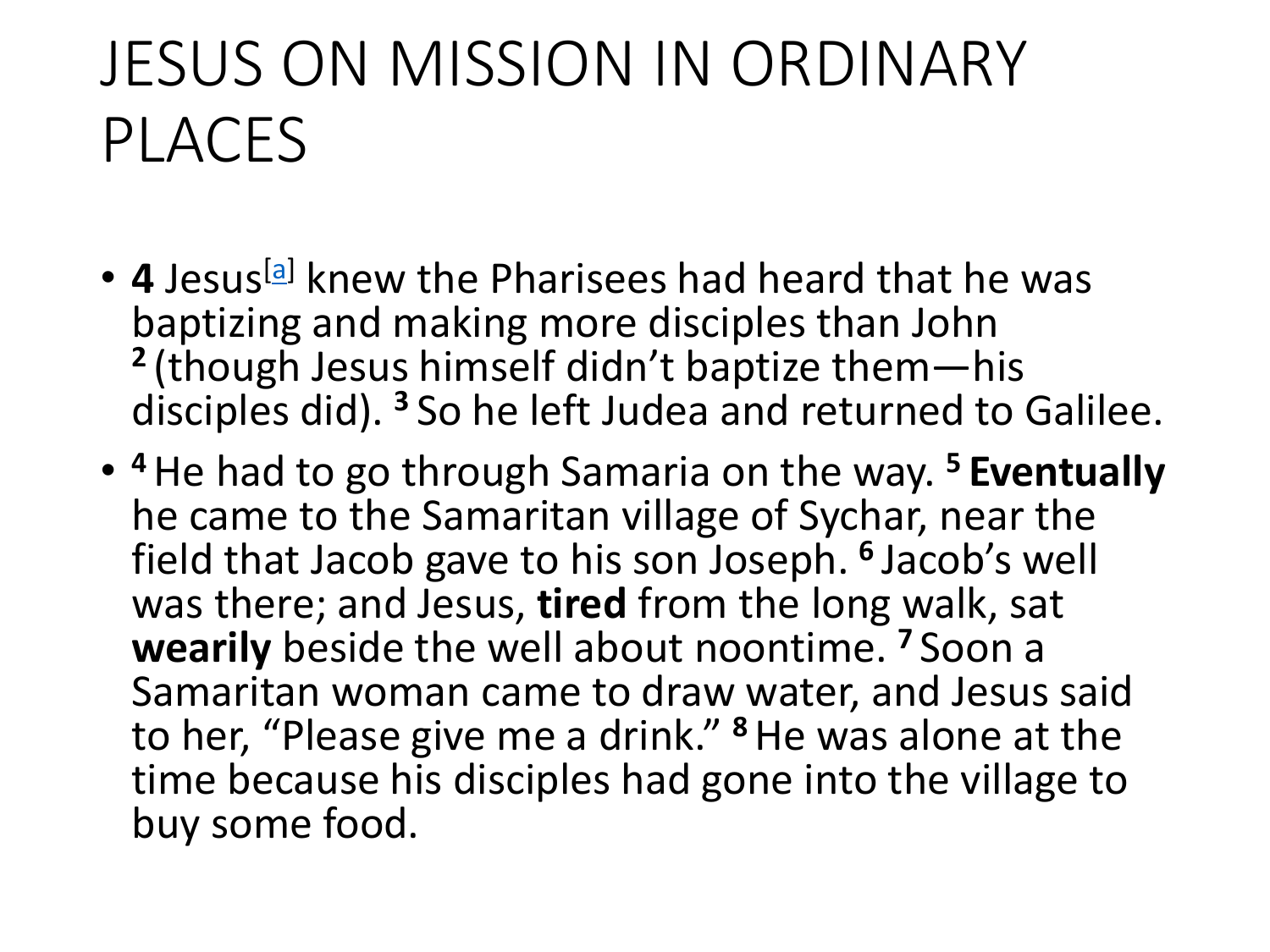## Isaiah 40:31 New International Version (NIV)

**<sup>31</sup>** but those who hope in the LORD will renew their strength. They will soar on wings like eagles; they will run and not grow weary, they will walk and not be faint.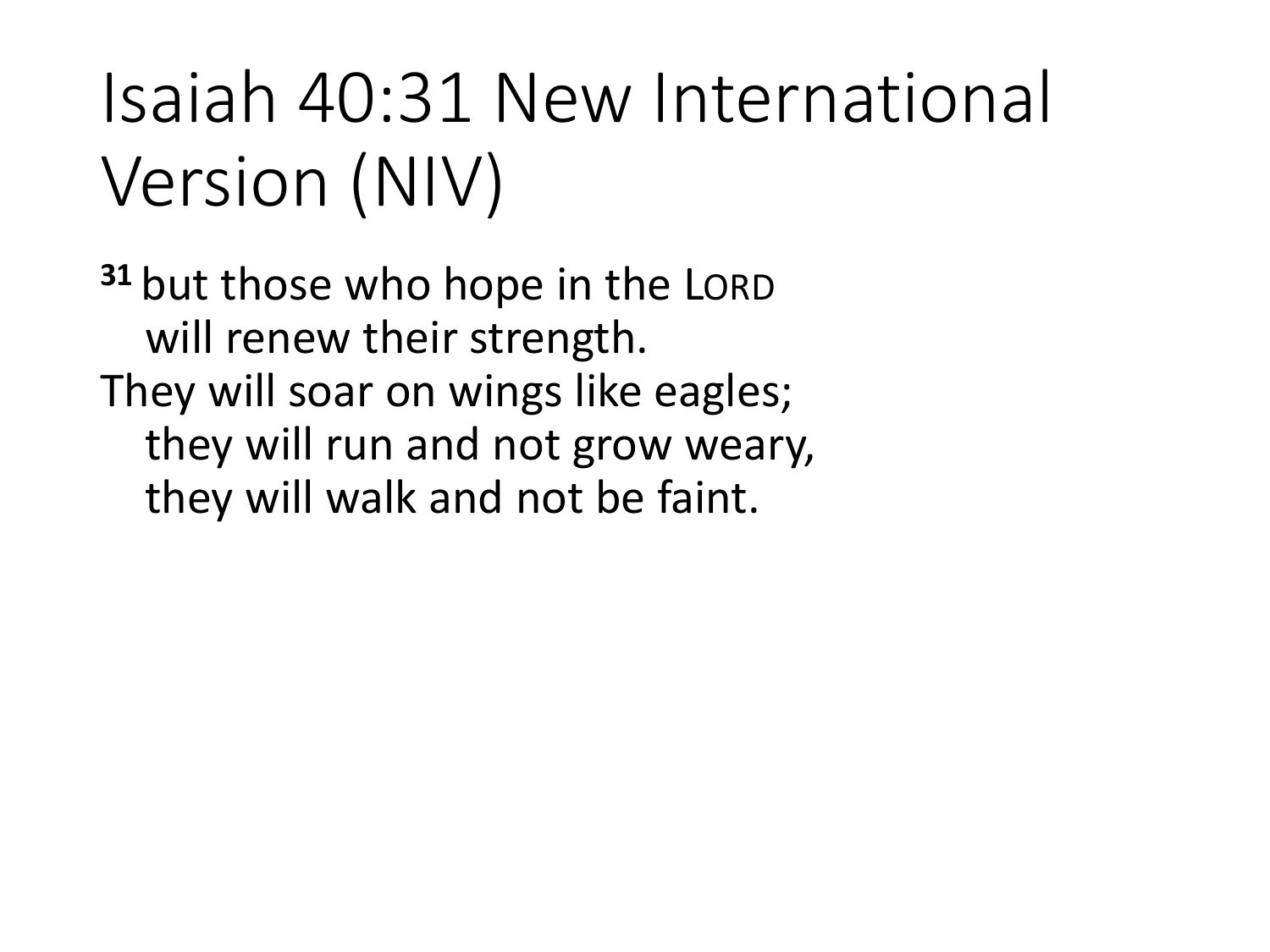#### 2) GENERATE WHY QUESTIONS ????

<sup>9</sup> The woman was surprised, for Jews refuse to have anything to do with Samaritans.<sup>[<u>b</u>]</sup> She said to Jesus, "You are a Jew, and I am a Samaritan woman. **Why are you asking me for a drink?"**

**<sup>10</sup>** Jesus replied, "If you only knew the gift God has for you and who you are speaking to, you would ask me, and I would give you living water."

**<sup>11</sup>** "But sir, you don't have a rope or a bucket," she said, "and this well is very deep. Where would you get this living water? **<sup>12</sup>** And besides, do you think you're greater than our ancestor Jacob, who gave us this well? How can you offer better water than he and his sons and his animals enjoyed?"

**<sup>13</sup>** Jesus replied, "Anyone who drinks this water will soon become thirsty again. <sup>14</sup> But those who drink the water I give will never be thirsty again. It becomes a fresh, bubbling spring within them, giving them eternal life."

**<sup>15</sup>** "Please, sir," the woman said, "give me this water! Then I'll never be thirsty again, and I won't have to come here to get water."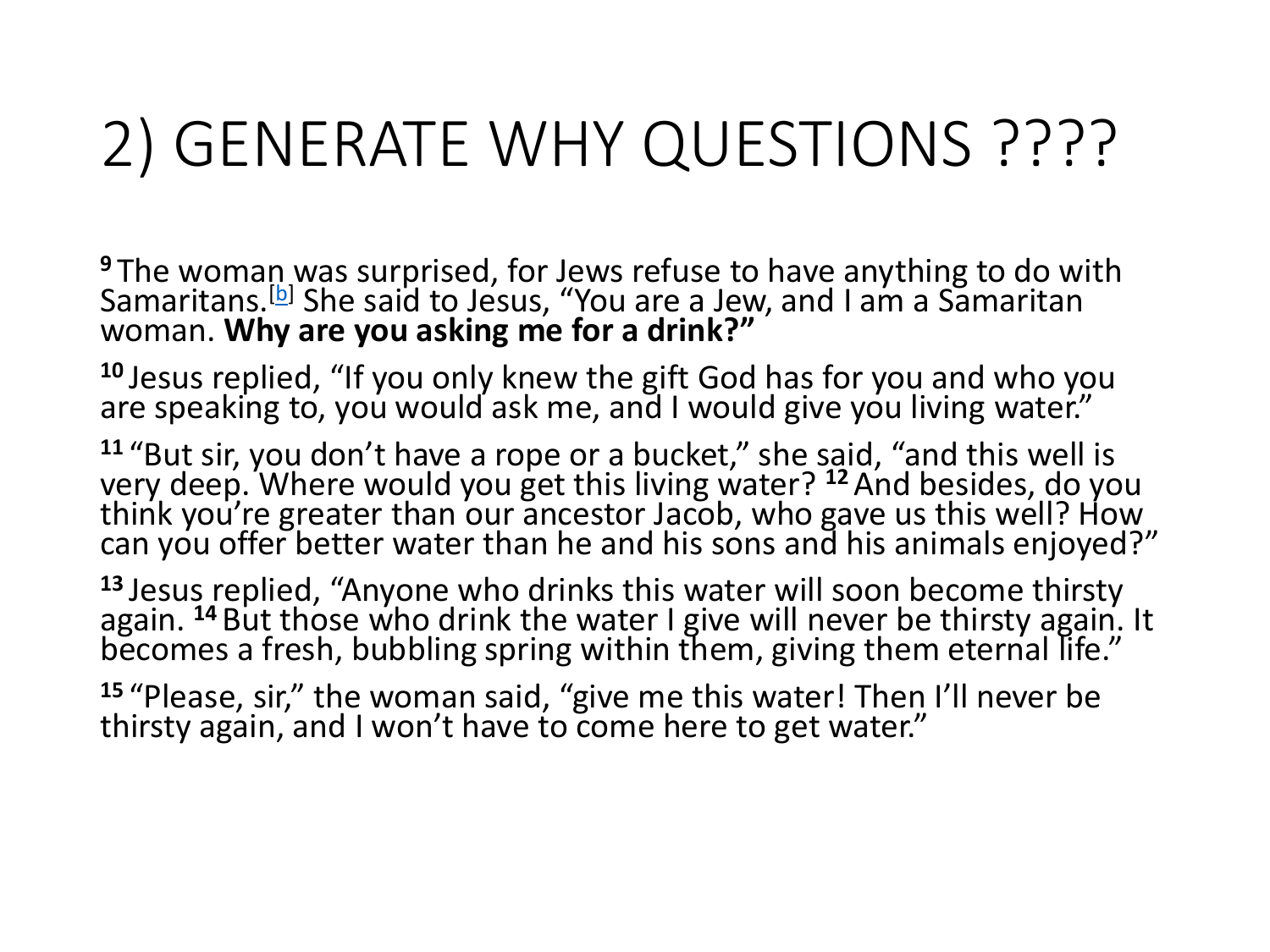# Speaking TRUTH and LIFE to strangers…..

**<sup>16</sup>** "Go and get your husband," Jesus told her.

**<sup>17</sup>** "I don't have a husband," the woman replied.

Jesus said, "You're right! You don't have a husband— **<sup>18</sup>** for you have had five husbands, and you aren't even married to the man you're living with now. You certainly spoke the truth!"

**<sup>19</sup>** "Sir," the woman said, "you must be a prophet. **<sup>20</sup>** So tell me, why is it that you Jews insist that Jerusalem is the only place of worship, while we Samaritans claim it is here at Mount Gerizim,<sup>[[c\]](https://www.biblegateway.com/passage/?search=John+4&version=NLT#fen-NLT-26143c)</sup> where our ancestors worshiped?"

**<sup>21</sup>** Jesus replied, "Believe me, dear woman, the time is coming when it will no longer matter whether you worship the Father on this mountain or in Jerusalem. <sup>22</sup> You Samaritans know very little about the one you worship, while we Jews know all about him, for salvation comes through the Jews. <sup>23</sup> But the time is coming indeed it's here now—when true worshipers will worship the Father in spirit and in truth. The Father is looking for those who will worship him that way. **<sup>24</sup>** For God is Spirit, so those who worship him must worship in spirit and in truth."

**<sup>25</sup>** The woman said, "I know the Messiah is coming—the one who is called Christ. When he comes, he will explain everything to us."

**<sup>26</sup>** Then Jesus told her, "I AM the Messiah!"[